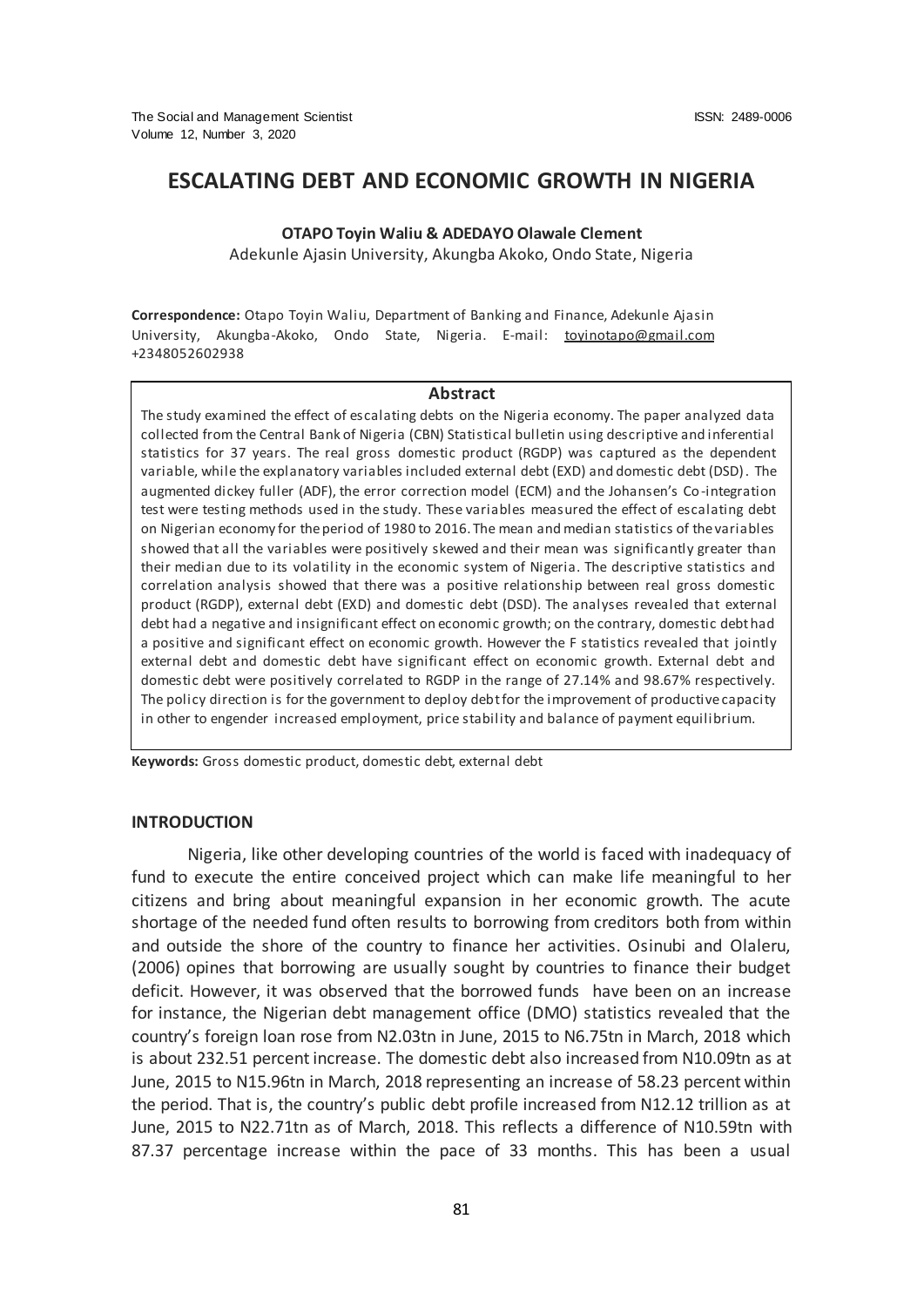phenomenon since 1978 after a fall in world oil prices which led to the first major loan of N1bn known as Jumbo loan from the international capital market without a commensurate expansion in the economy. In 2008, the growth rate is put at 7.20% , 8.35% in 2009, 9.54% in 2010, 7.43% in 2011, 6.58% in 2012, 5.49% in 2013, 6.22% in 2014, 2.79% in 2015, 1.58% in 2016, and 0.83% in 2017 (Central Bank of Nigeria, 2018).

More often, the borrowed funds are either diverted or not properly utilized to create the desired expansion in the economy. The burden of repayment and servicing the debt is another controversial issue aslarge proportion of the country's revenue are used in servicing the debt and many times unable to meet its debt service obligations therefore resulting in debt overhang or debt service burden which in turn hindered economic growth and development (Audu, 2004). According to the debt management office, it was stated that in 2017, the Federal Government borrowed from the international capital market to refinance \$3bn maturing domestic debts alone as part of its overall debt management strategy of reducing debt service costs. The debt–growth relationship is complex, varying across countries and affected by global factors. While there is no simple universal threshold above which debt to gross domestic product (GDP) significantly depresses growth, high and rising public debt burdens slow growth in the long term (Alexander, Kamiar, Pesaran, & Mehdi, 2018).

Between 2007 and 2016 in Nigeria, federal government domestic debt increased by 410% from N2,169.64 billion to N11,058.20 billion and Nigeria external debt outstanding increased by 692% from N439 billion to N3,478 billion, however, the gross domestic product at current basic prices increased by only 207% from N32,995 billion to N101,489 billion within the period.. With this ever increasing debt profile which has led to agitations among stakeholder in Nigeria, it is imperative to re-assess the effect of debt rise on the economic growth of Nigeria.

#### **Research Question**

This study shall be based on these research questions.

- i. What is the effect of external debt on the economic growth of Nigeria?
- ii. What is the effect of domestic debt on the economic growth of Nigeria?
- iii. To what extent has increase in debt affected economic growth in Nigeria?

### **Research objectives**

The study's main objective is to ascertain the effect of escalating debt profile on economic growth in Nigeria and in line with the stated research questions, the research objectives are to:

- i. Ascertain the effect of external debt on economic growth in Nigeria.
- ii. Assess the effect of domestic debt on the economic growth of Nigeria
- iii. Examine the effect of increase in debt on the economic growth of Nigeria.

### **Hypotheses**

The hypotheses for this study are as stated below;

- H<sub>01</sub>= External debt has no significant effect on economic growth in Nigeria.
- $H_{01}$  = Domestic debt has no significant effect on the Nigeria economic growth.
- $H<sub>03</sub>$  = increase in debt has no significant effect on the Nigeria economic growth.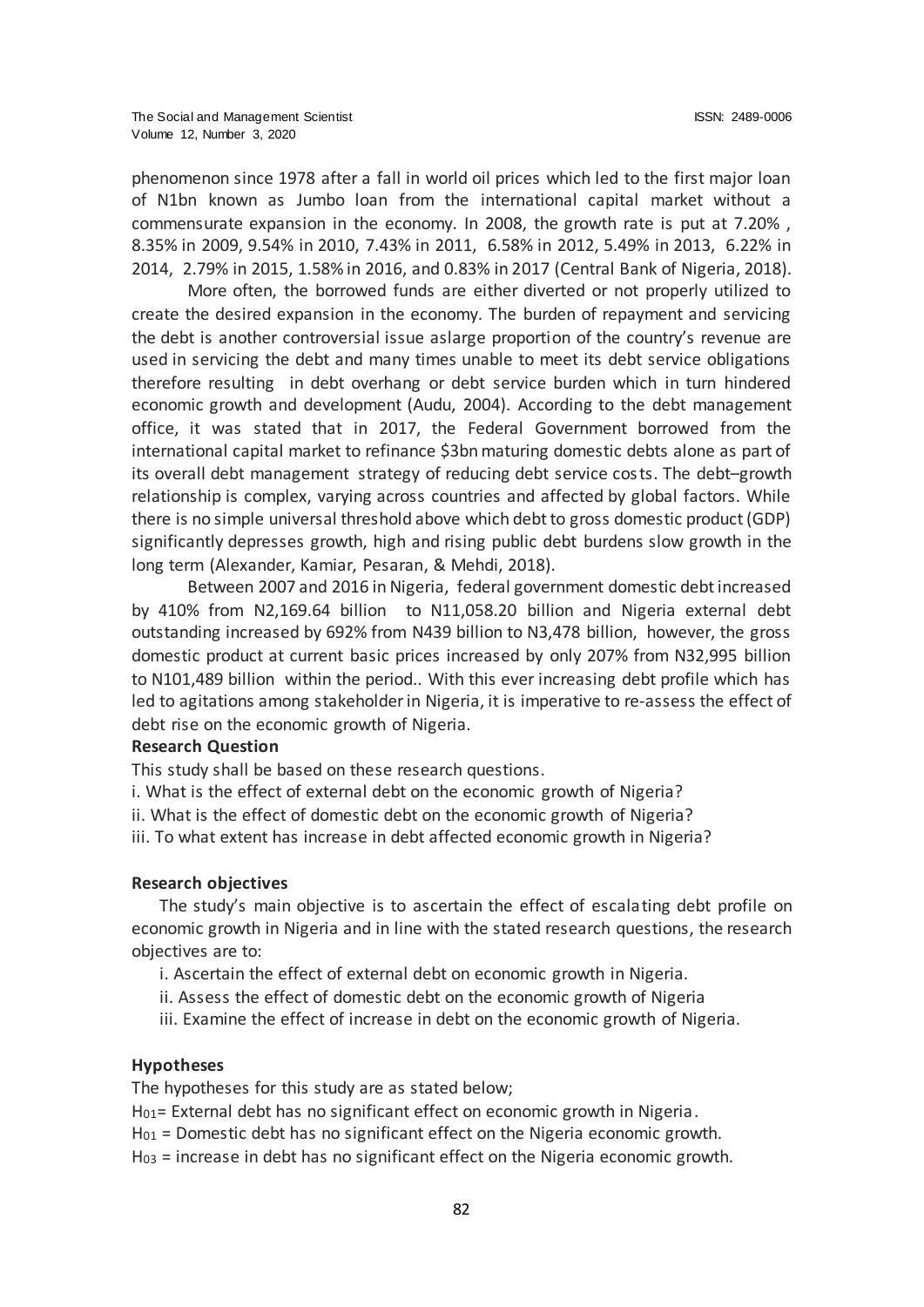# **LITERATURE REVIEW**

There have been various studies on the relationship and effect of public debt and economic growth of developing countries like Pakistan, Argentina, Brazil, and Chile. This study has reviewed some important empirical studies on escalating public debt and economic growth.

Muhammad, Muhammad, and Khadija (2010), investigates the impact of domestic debt on economic growth in Pakistan using the ordinary least square (OLS) technique for the period of 1972-2009, this study revealed that the stock of domestic debt has positive effect on economic growth, furthermore it was also revealed that an inverse relationship exists between domestic debt servicing and economic growth with the negative effect of domestic debt servicing stronger than the positive impact of domestic debt on economic growth.

Alejandro and Ileana (2017) in their working paper investigates the impact of government debt on GDP in 16 Latin American Countries, namely Argentina, Bolivia, Bazil, Chile, Colombia, Costa Rica, Dominican Republic, Honduras, Mexico, Nicaragun, Panama, Paraguay, Peru, Uruguay and Venezuela over a period of about fifty years from 1960-2015. Their study revealed that there is a positive short-run impact of debt on GDP growth, but decreases to close to zero beyond public debt to GDP ratios between 64 and 71% (i.e., up to this threshold, additional debt has a stimulating impact on growth).

Vighneswara (2005) in his study on government debt provides a data-rich analysis of the dynamics of government debt and economic growth for the period between 1960 and 2009, it spans across different debt regimes and involves a worldwide sample of countries that are more representative than that of studies confined to advanced countries. The study employed panel vector auto regressions (PVARS) approach. The result established a non-linear relationship between debt and growth. The result further showed the evidence of long-term effect of debt on economic growth. The results indicated that the effect is not uniform for all countries but depends on the debt regimes and other important macro-economic variables like; inflation, trade openness, general government final consumption expenditure and foreign direct investment.

Abu, Selvanathan, and Saroja (2015) conducted research on the impact of external debt on economic growth for highly indebted poor countries using data from heavily indebted poor countries (HIPC) over the period 1970-2007. The findings suggested that a reduction in debt stock would result in significant growth performance of the indebted nations in both the short-run and long-run.

Marku and Rainer (2015) in their study of public debt and economic growth of Nordic and continental countries employed two stage least squares estimation. Their empirical evidence supports the assumption that; continental countries face more growth reducing public debt effects than especially liberal countries, where public debt exerts neutral or positive growth effects, while for Nordic countries a non-linear relationship is discovered with negative debt effects kicking in at public debt value of around 60% of GDP.

Brenda (2013) analyzed the impact of increasing public debt on Zambia's economic growth covering the period 1980 to 2008. The study also analyzed the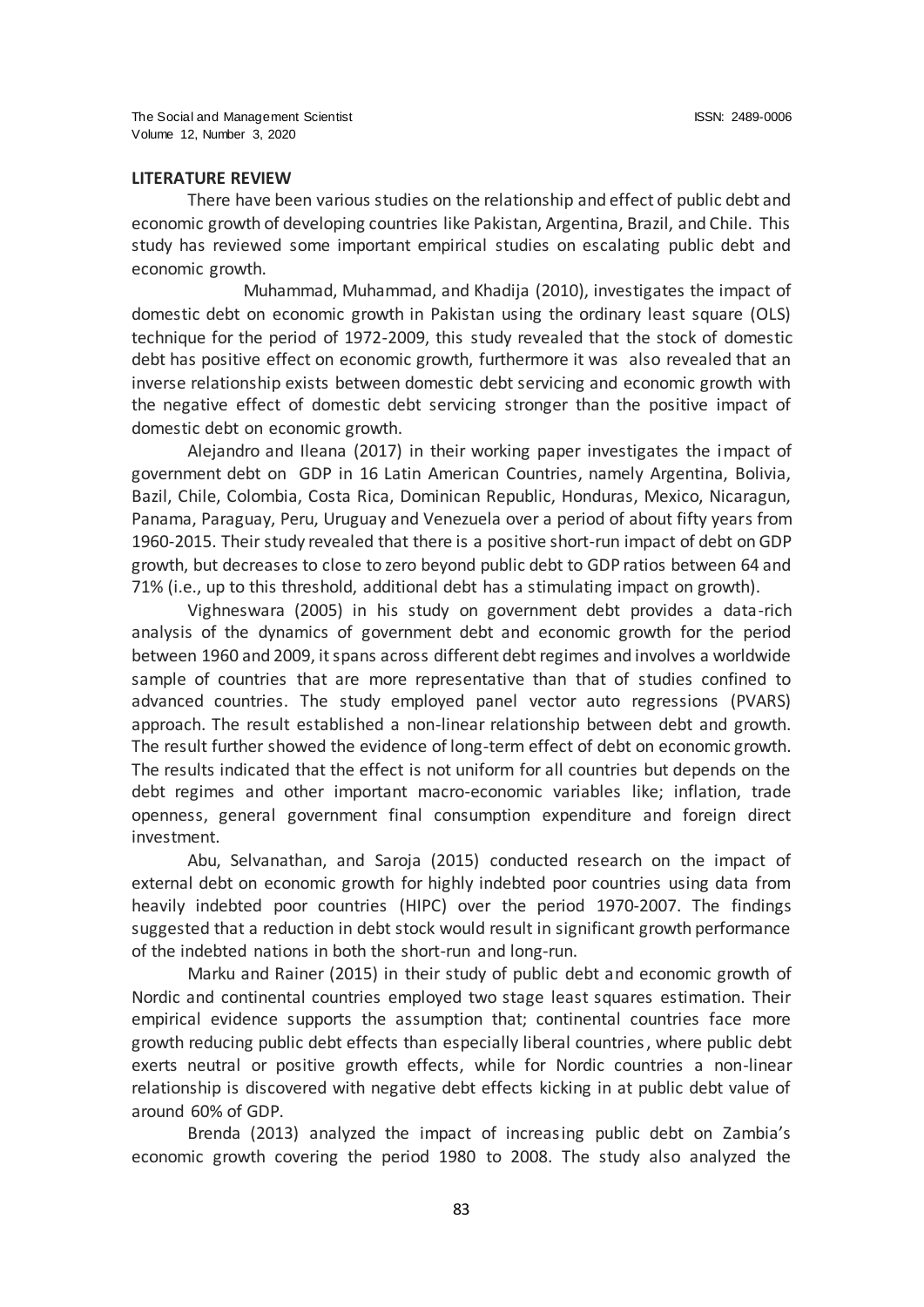channels through which public debt is said to have impact on economic growth namely through private investment, public investments and domestic savings. Vector error correction model (VECM) approach was adopted for its analyses. The findings revealed that the impact of public debt on private investments and domestic savings it showed the presence of the crowding out and debt overhang effects which can be explained by a rising debt burden measured by both the stock of public debt to GDP and public debt service to revenue.

Ajayi and Oke (2012) investigated the effect of the external debt burden on economic growth and development of Nigeria. The study adopted ordinary least square analysis (OLS). The findings revealed that external debt burden had an adverse effect on the nation income and per capital income and concluded that high level of external debt led to devaluation of the nation currency, increase in retrenchment of workers, continuous industrial strike and poor educational system eventually leading to a depressed economy.

Olasode (2016) examined external debts and economic growth in Nigeria using autoregressive distributed lag model to capture the effect of external debts on viability and growth in Nigeria economy from 1984-2012. The result revealed that external debts have positive effects on economic growth.

Victor (2016) examined the relationship between external debt and economic growth in Nigeria, the study adopted both descriptive and econometric tools. The regression results showed a significant relationship between external debt and economic growth in Nigeria. The external debt exerted positively while debt servicing exerted negatively on annual growth rate of the Nigeria economy in both long-run and short-run. Interest paid on debt constitutes major part of debt servicing obligations.

Lucky and Godday (2017) examined the Nigeria debt structure and its effects on economic performance. Multiple regression technique was deployed in its analyses, the analyses indicate that external debt impacted negatively and domestic debt impacted positively on the GDP and concluded that Nigeria public debts are valuable in predicting partially variations in Nigeria's economic performance.

Sulaiman and Azeez (2012) examined the effect of external debt on economic growth in Nigeria using OLS, augmented Dickey-Fuller (ADF) unit root test, Johansen cointegration test and error correction model in their empirical analysis. The cointegration test showed that Long-run relationship exists among the variables. The findings from error correction method showed that external debt contributed positively to the Nigeria economy.

Mbah, Umunna, and Agu (2016) examined the impact of external debt on economic growth in Nigeria. They adopted the autoregressive distributed lag (ARDL) bound test approach to co-integrate and the error correction models for regression on data spanning 1970-2013. The study indicated a long-run relationship among the variables and established that external debt has a negative but significant effect on output. In addition, the analysis established a unidirectional causality between external debts and output.

Abula and Ben (2016) examined the impact of public debt on economic development in Nigeria using annual time series data spanning 1986 to 2014. The study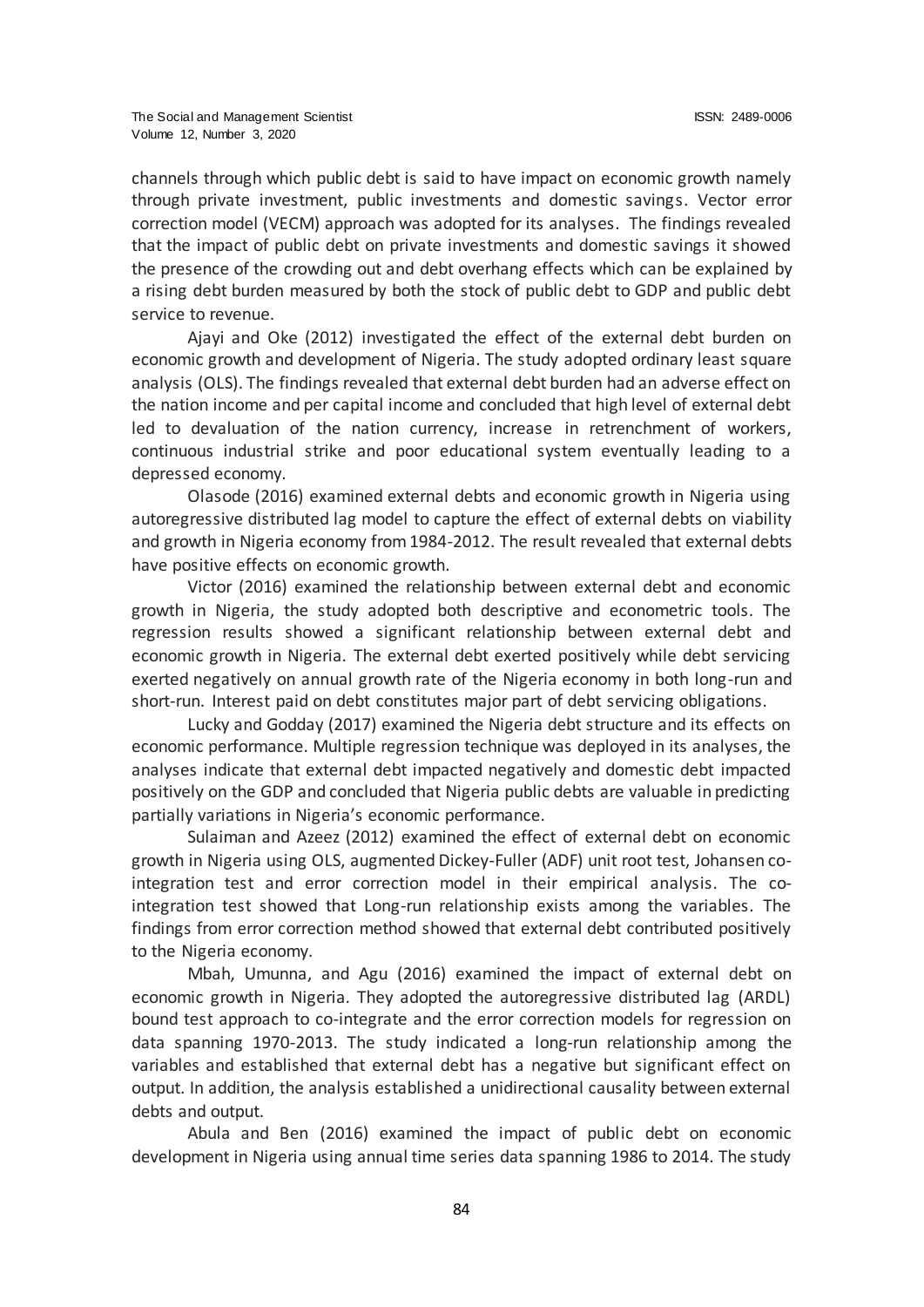adopted augmented Dickey-Fuller test, Johansen co-integration test, error correction method and the Granger causality test. The study showed that external debt, domestic debt, domestic debt servicing and external debt servicing have long-run relationship with gross domestic product. The error correction model revealed that external debt and external debt servicing have insignificant negative relationship with economic growth, the domestic debt has a direct and significant relationship with economic growth and domestic debt servicing has a negative relationship with economic development of Nigeria.

Lawal, Bibire, and Adegbola (2016) in their study of external debt and growth in Nigeria adopted data for the period 1981-2014. Auto-regressive distributed lag (ARDL) was adopted, the ARDL showed that a significant relationship exist between external debt and economic growth both at the long and short-run. Also, the Granger causality test revealed no causal relationship among the variables examined.

Many of the reviewed literature established a mixed relationship between external debt and economic growth, while some reported positive effects, some reported negative relationships. In addition, reviewed literature combined only debt service obligations with external debt as independent variables in a model measuring their effects on economic indexes leaving out domestic debt, this study fills this gap by measuring the individual and joint effects of domestic and external debt on economic growth using Error correction model.

### **METHODOLOGY**

The study used Nigerian economic data spanning 37 years from 1980 to 2016. Secondary data used in the study were chiefly obtained from the Central Bank of Nigeria statistical bulletin. The error correction model was used to determine variables' coefficients and the student t test was used to test the hypotheses. The augmented dickey fuller method of unit root testing was deployed to foreclose spurious regressions while the Johansen cointegration method was used for cointegration testing to determine the existence of long run equilibrium relationship.

### **Model Specification**

The study adapted the model used by Olasode (2016) and Victor(2016) resulting into the model below  $Y = \beta_0 + \beta_1 X_1 + \beta_2 X_2 + \mu$ 

Where:

Y = GDP (Dependent variable)

 $X_1$  = External Debt (EXD)

 $X_2$  = Domestic (DSD)

µ = Error Term

β0, β1, β2, β3 = Coefficients/parameters.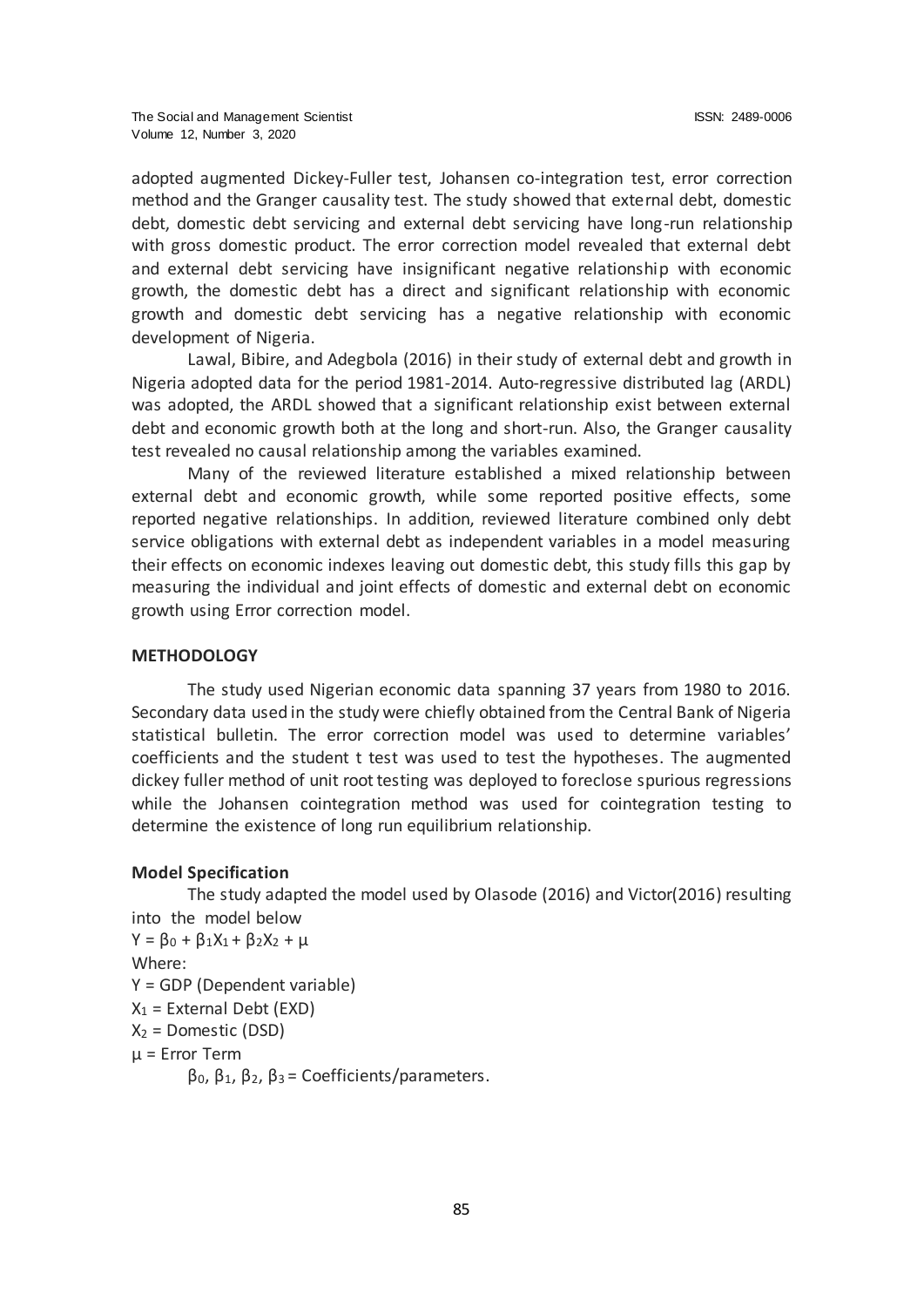# **Data Presentation, Analysis and Interpretation Descriptive Statistics**

The Table 1 provides information on descriptive statistics such as mean, median, skewness and minimum value, and the distribution of the sample measured by the skewness, kurtosis and the Jaque-Bera statistics for the time series period of 37 years. The mean and median statistics of the variables shows that all the variables were positively skewed and their mean is significantly greater than their median due to its volatility in the economic system of Nigeria. The Jarque-Bera of the variables shows that all the variables reject the null hypothesis of normal distribution at 5 percent level of significance. It is worthy of note that, descriptive statistics was carried out in order to ensure that the estimated coefficient of the model do not suffer from the problem of inconsistency and lack of efficiency.

|                 | <b>RGDP</b> | <b>EXD</b> | <b>DSD</b> |
|-----------------|-------------|------------|------------|
|                 |             |            |            |
| Mean            | 21790.79    | 1179.709   | 1959.327   |
| Median          | 4588.990    | 617.3200   | 560.8300   |
| Maximum         | 101489.5    | 4890.270   | 11058.20   |
| Minimum         | 97.27000    | 1.870000   | 10.20000   |
| Std. Dev.       | 31066.76    | 1384.949   | 2892.655   |
| <b>Skewness</b> | 1.366117    | 1.313190   | 1.715143   |
| Kurtosis        | 3.496330    | 3.505164   | 4.863458   |
|                 |             |            |            |
| Jarque-Bera     | 11.88847    | 11.02765   | 23.49397   |
| Probability     | 0.002621    | 0.004031   | 0.000008   |
|                 |             |            |            |
| Sum             | 806259.1    | 43649.25   | 72495.11   |
| Sum Sq. Dev.    | 3.47E+10    | 69050968   | 3.01E+08   |
|                 |             |            |            |
| Observations    | 37          | 37         | 37         |

### **Table 1: Descriptive Statistic**

Source: Authors' computation (2019)

### **Correlation Matrix**

The correlation matrix for the variables is reported in Table 2 in order to examine the correlation that exists among the variables. The results show that there is a positive relationship between RGDP, EXD and DSD. This implies that EXD and DSD are positively correlated to RGDP in the range of 27.14% and 98.67% respectively. It is also revealed that EXD has a positive relationship with DSD at a percentage of 31.43%.

# **Table 2**: **Correlation Matrix between the Variables**

| $\overline{\phantom{a}}$ | .           | .           | $1 - 2 - 1$ |        |
|--------------------------|-------------|-------------|-------------|--------|
|                          | <b>DSD</b>  | 0.9867      | 0.3143      | 1.0000 |
|                          | EXD         | 0.2714      | 1.0000      |        |
|                          | <b>RGDP</b> | 1.0000      |             |        |
|                          |             | <b>RGDP</b> | <b>EXD</b>  | DSD    |

Source: Authors' computation (2019)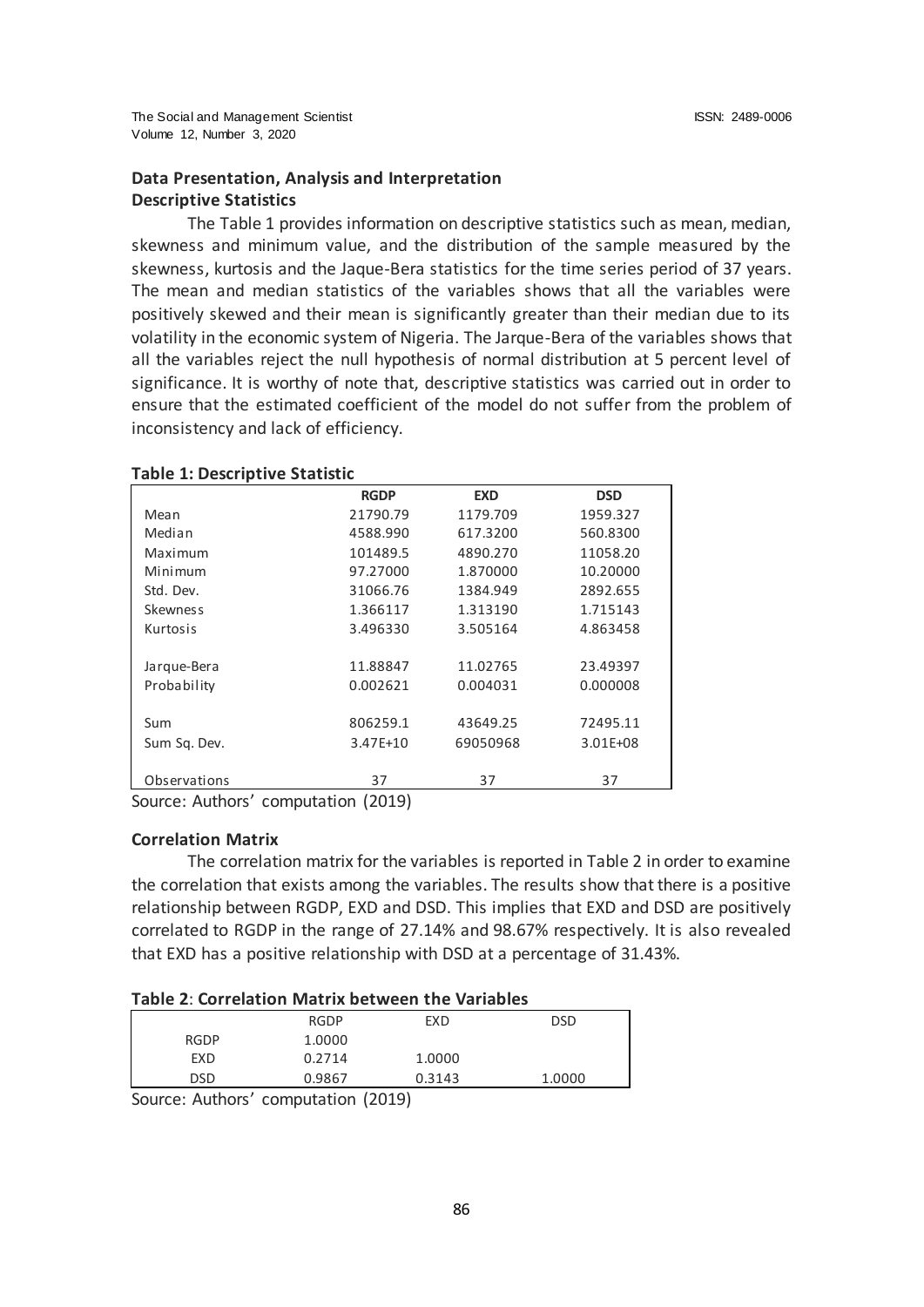# **Unit Root Test**

The stationarity test, which is the unit root, showed that the included variables were not stationary at level but became stationary at first and second differences and at lag 2 only. The lag lengths were chosen using Akaike Information Criteria (AIC). The results strongly support the conclusion that the series are stationary at first and second difference series at the 1%, 5% and 10% significance levels.

| Variable    | <b>ADF</b>       |           | <b>Critical value</b> |           |        | Lag | <i>inference</i> |
|-------------|------------------|-----------|-----------------------|-----------|--------|-----|------------------|
|             | <b>Statistic</b> | 1%        | 5%                    | 10%       |        |     |                  |
| <b>RGDP</b> | $-10.4702$       | $-3.6394$ | $-2.9511$             | $-2.6143$ | 1.8284 |     | I(2)             |
| <b>EXD</b>  | $-3.3970$        | $-3.6329$ | $-2.9484$             | $-2.6129$ | 1.7016 |     | 1(1)             |
| <b>DSD</b>  | $-3.4362$        | $-3.6394$ | $-2.9511$             | $-2.6143$ | 1.4666 |     | I(2)             |

| Table 3: Result for Stationarity test |  |
|---------------------------------------|--|
|---------------------------------------|--|

Source: Authors' computation (2019)

# **Test for Cointegration with Johansen Cointegration Test**

Having established that the various series are integrated of the first and second order, the second step in testing the relationship between RGDP, EXD and DSD is to test for the cointegration relationship between the variables, in order to determine if there is a long-run relationship between the variables. The test for the long-run relationship between the variables was done using Johansen cointegration test as shown on Table 4.

It can be seen from the test results in the table that there are two cointegrating equation at both 1% and 5% significance level. This implies a long run relationship among the variables. That is, there is a long-run steady state relationship between RGDP, EXD and DSD for Nigeria. We may conclude that there exists a long-run relationship between them which is also in agreement with the trace statistics or the Likelihood ratio greater than the critical value.

#### **Table 4**: **Johansen's Cointegration Test Result**

| <b>Johansen Test Statistics</b> |             |                   |                 |                   |
|---------------------------------|-------------|-------------------|-----------------|-------------------|
| Testing                         | Trace value | Critical<br>value | Max-Eigen value | value<br>Critical |
| Hypothesis                      |             | $[prob]$ **       |                 | $[prob]$ **       |
| None*                           | 68.8941     | 29.7971[0.0000]   | 47.2263         | 21.1316[0.0000]   |
| At Most 1*                      | 21.6679     | 15.4947[0.0052]   | 21.5232         | 14.2646[0.0030]   |
| At Most 2                       | 0.1447      | 3.8415[0.7036]    | 0.1447          | 3.8415[0.7036]    |
|                                 |             |                   |                 |                   |

\*Denotes rejection of the null hypothesis at the 1% and 5% level. Figures in parentheses are MacKinnon-Haug-Michelis p-values, (1973).

**Source**: Authors' Computation (2019)

# **The results of the statistical significance of the parameter estimates**

Statistical significance of the parameter estimates were conducted with student t-test and Fisher test.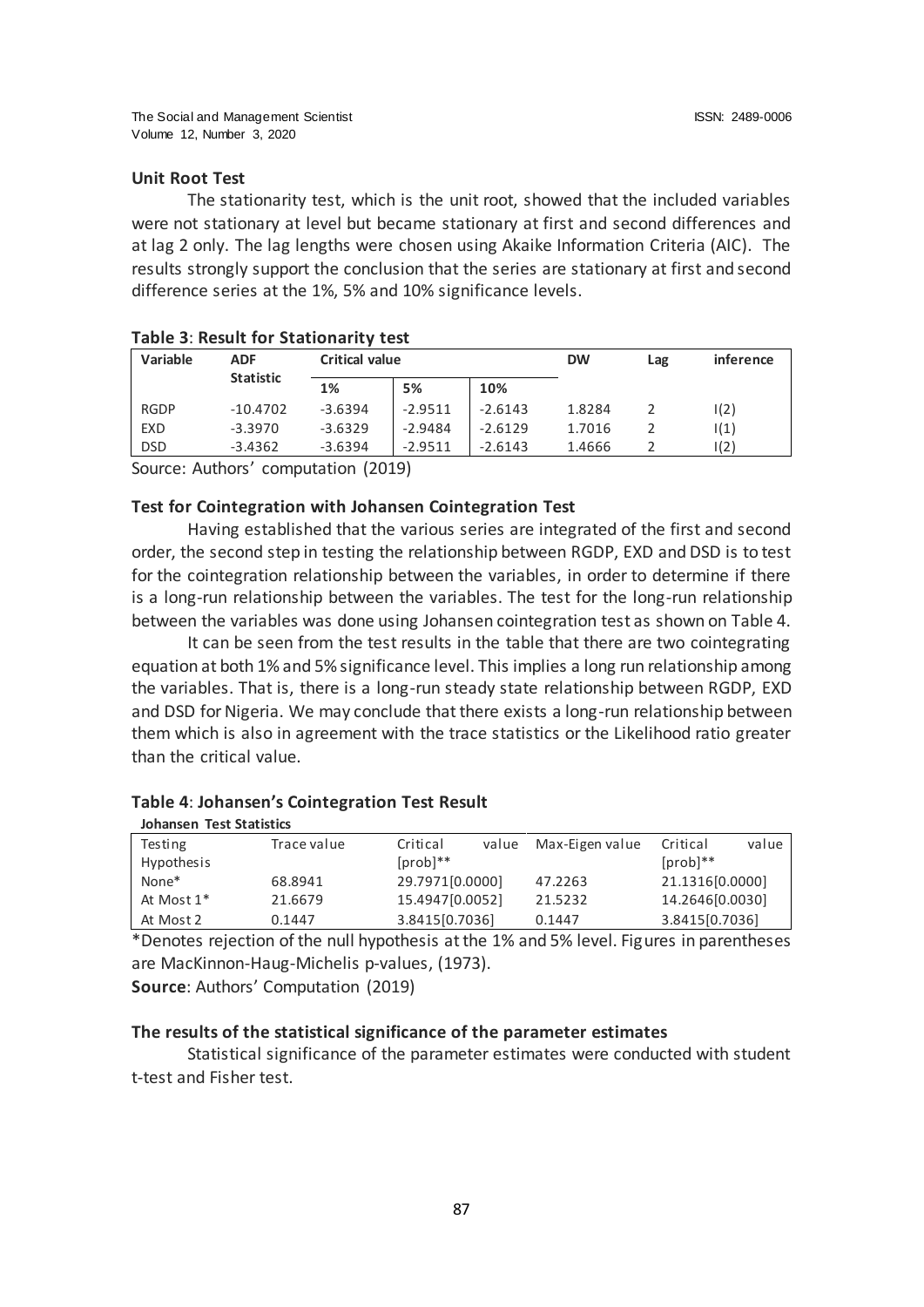# **The student's t test results**

The summary of the results of student's t test of significance of the parameter estimates is presented in Table 5 Since the alternative hypothesis is expressed in the form of bi ≠ 0, a two-tail critical region is used. Each tail corresponds to half the chosen level of significance, that is, the area of each tail is 0.025 (or 2.5 percent) and with  $n-3 =$ 34 degree of freedom, the critical t value is 2.032.

### **Table 5**: **The results of the student's test**

|                       |                         |                      |                                          | Implication                                               |                                                                            |                                                  |
|-----------------------|-------------------------|----------------------|------------------------------------------|-----------------------------------------------------------|----------------------------------------------------------------------------|--------------------------------------------------|
| Dependent<br>variable | Explanatory<br>variable | $t_{cal}$            | at<br>t <sub>tab</sub><br>5%<br>critical | $t_{cal}$ t <sub>tab</sub> or $-t_{cal}$ t <sub>tab</sub> | $t_{cal}$ t <sub>cal</sub> $\lt$ t <sub>cal</sub> $\gt$ -<br>$t_{\rm tab}$ | Decision                                         |
|                       |                         |                      | value                                    |                                                           |                                                                            |                                                  |
|                       | EXD<br><b>DSD</b>       | $-1.8474$<br>56.4182 | 2.032<br>2.032                           | 56.4182>2.032                                             | $-1.8474 - 2.032$                                                          | Null hyp. Is accepted.<br>Null hyp. Is rejected. |
| <b>RGDP</b>           | $ECM(-1)$<br>Constant   | 9.6931<br>4.1328     | 2.032<br>2.032                           | 9.6931>2.032<br>4.1328>2.032                              |                                                                            | Null hyp. Is rejected.<br>Null hyp. Is rejected. |

Source: Authors' computation (2019)

From Table 5, domestic debt and the error correction model introduced into the model is significant. The significant effect of the variables is good in explaining the variation in real gross domestic product (RGDP) at the 5% level of significance. Domestic debt has a positive and significant effect on economic growth proxied by real GDP, while external debt has a negative and insignificant effect on economic growth.

### **The 'F' Distribution Test Result**

The result of 'F' ratio distribution test with  $V_1$  and  $V_2$  degrees of freedom at 5% significant level for the Model is summarized in Table 6:

### **Table 6**: **The results of 'F' distribution test**

| $F_{cal}$                           | Prob. | <b>F</b> tab | Implication    |                                     | Decision               |
|-------------------------------------|-------|--------------|----------------|-------------------------------------|------------------------|
|                                     |       |              | FraI>Ftab      | FraI <ftab< td=""><td></td></ftab<> |                        |
| 1664.767                            | 0.000 | 3.256        | 1664.767>3.256 |                                     | Null hyp. Is rejected. |
| Source: Authors' computation (2019) |       |              |                |                                     |                        |

The observed F-ratio (F<sub>cal</sub>) is compared with the theoretical F value with  $V_1 = k-1$  $= 2$  and V<sub>2</sub> = N-K = 34 for the model at 5 per cent level of significance. Based on the result, we hereby reject the null hypothesis and accept that the regression is significant. That is, the model is significant due to the overriding effect of the domestic debt in the Nigerian economy.

### **The Result of the Regression and Test of Hypotheses**

The summary of Ordinary least square regression result is contained in Table 7.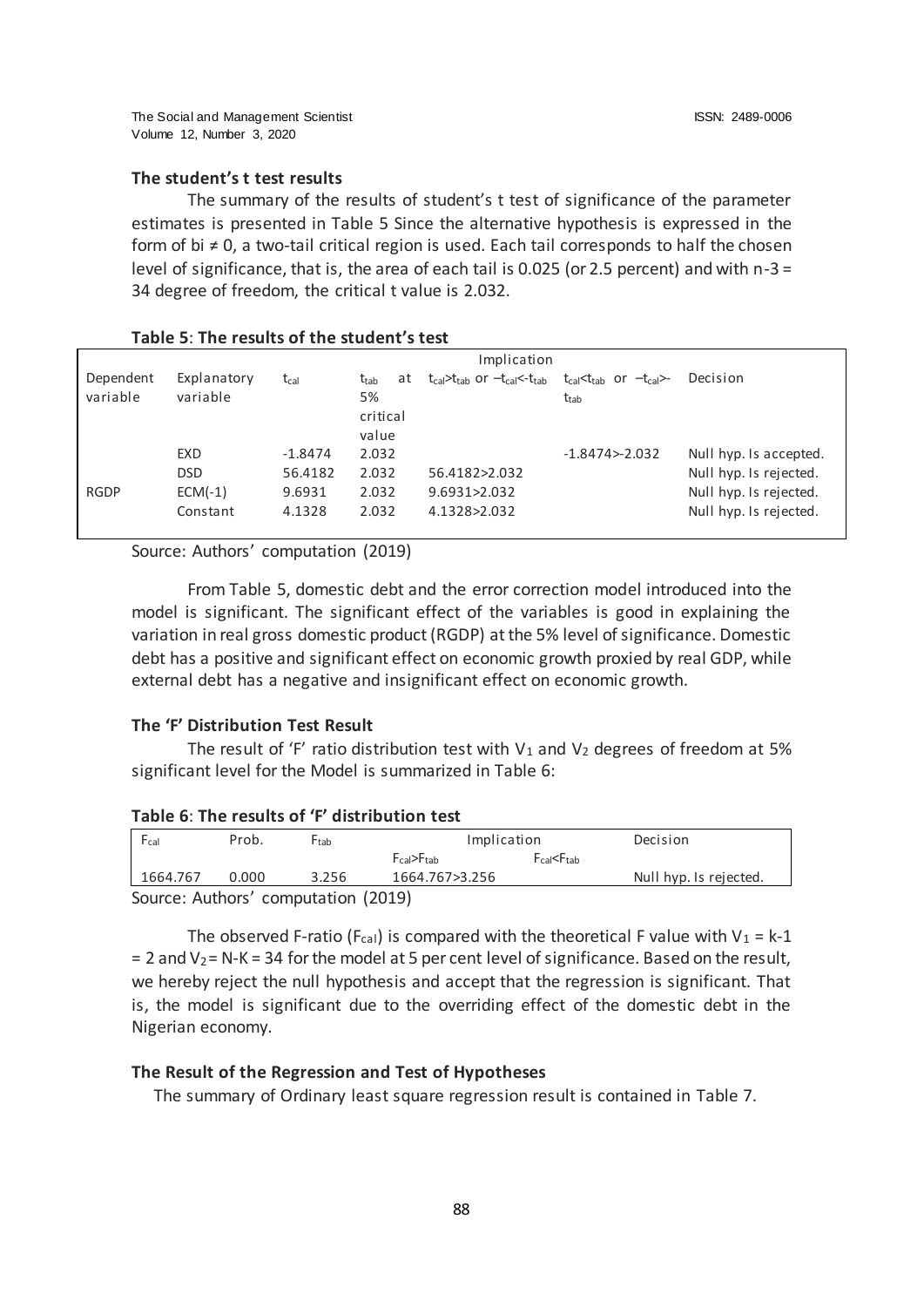| Dependent<br>Variable | Explanatory<br>Variable | Coefficient | Std. Error | t-statistic | Prob.  |
|-----------------------|-------------------------|-------------|------------|-------------|--------|
|                       | EXD                     | $-0.6196$   | 0.3354     | $-1.8474$   | 0.0739 |
|                       | <b>DSD</b>              | 9.9797      | 0.1769     | 56.4182     | 0.0000 |
| <b>RGDP</b>           | $ECM(-1)$               | 1.1459      | 0.1182     | 9.6931      | 0.0000 |
|                       | Constant                | 2547.181    | 616.3306   | 4.1328      | 0.0002 |

### **Table 4.7**: Regression Analysis Result

 $R^2$  = 0.9936, Adj.  $R^2$  = 0.9930, DW = 1.3152, F-statistic = 1664.767, Prob (F-statistic) = 0.0000 Source: Authors' computation (2019)

The coefficient of the error correction model for the estimated RGDP equation is statistically significant and positive. Thus, it will rightly act to correct deviations from long-run equilibrium but with much effect. Specifically, if the actual equilibrium value is too high, the error correction term will bring it down, while if it is too low, the error correction term will raise it. The value of the coefficient however implies that when RGDP is out of its long run trend, 114.59% of the error is corrected at each level to restore equilibrium but with a stronger and significant effect.

However, statistically, the fit is good with  $R^2$  indicating 99.36% of the total variation when compared to the adjusted  $R^2$  value of 99.30% as been explained by the included variables. The remaining 0.64 percent of the total variation in RGDP is unaccounted for by the regression line and is attributed to the factors included in the disturbance term  $(\mu)$ . The presence of unit root in the residual series usually drive Durbin-Watson test towards zero, but the value of this statistic (1.3152), which is approximately 1, is within the acceptable limit for zero autocorrelation and it is considered interesting because it reinforces the acceptance of the null hypothesis of no serial correlation in the residual of the model

# **SUMMARY AND CONCLUSION**

From the above analysis, the mean and median statistics of the variables shows that all the variables were positively skewed and their mean is significantly greater than their median due to its volatility in the economic system of Nigeria. The descriptive statistics and correlation analysis show that there is a positive relationship between RGDP, EXD and DSD. This implies that EXD and DSD are positively correlated to RGDP in the range of 27.14% and 98.67% respectively. The Unit Root Test showed that the variables were stationary at first and second difference and at lag 2 only. The cointegration with Johansen co-integration test showed a long run relationship among variables. That is, there is a long run steady relationship between RGDP, EXD and DSD for Nigeria which means the explanatory variables have long run relationship with the dependent variable. The Error Correction Model was conducted to reconcile the short run and the long run dynamism. The coefficient of the error correction model for the estimated RGDP equation is statistically significant and positive. The study therefore concludes that escalating debt exerted a significant effect on the Nigerian economy over the period under study. Hence, the government should ensure that borrowed funds are not diverted but used for projects such as physical infrastructures, agricultural projects and so on that will in turn generate revenue and have multiplier effect on the economy.